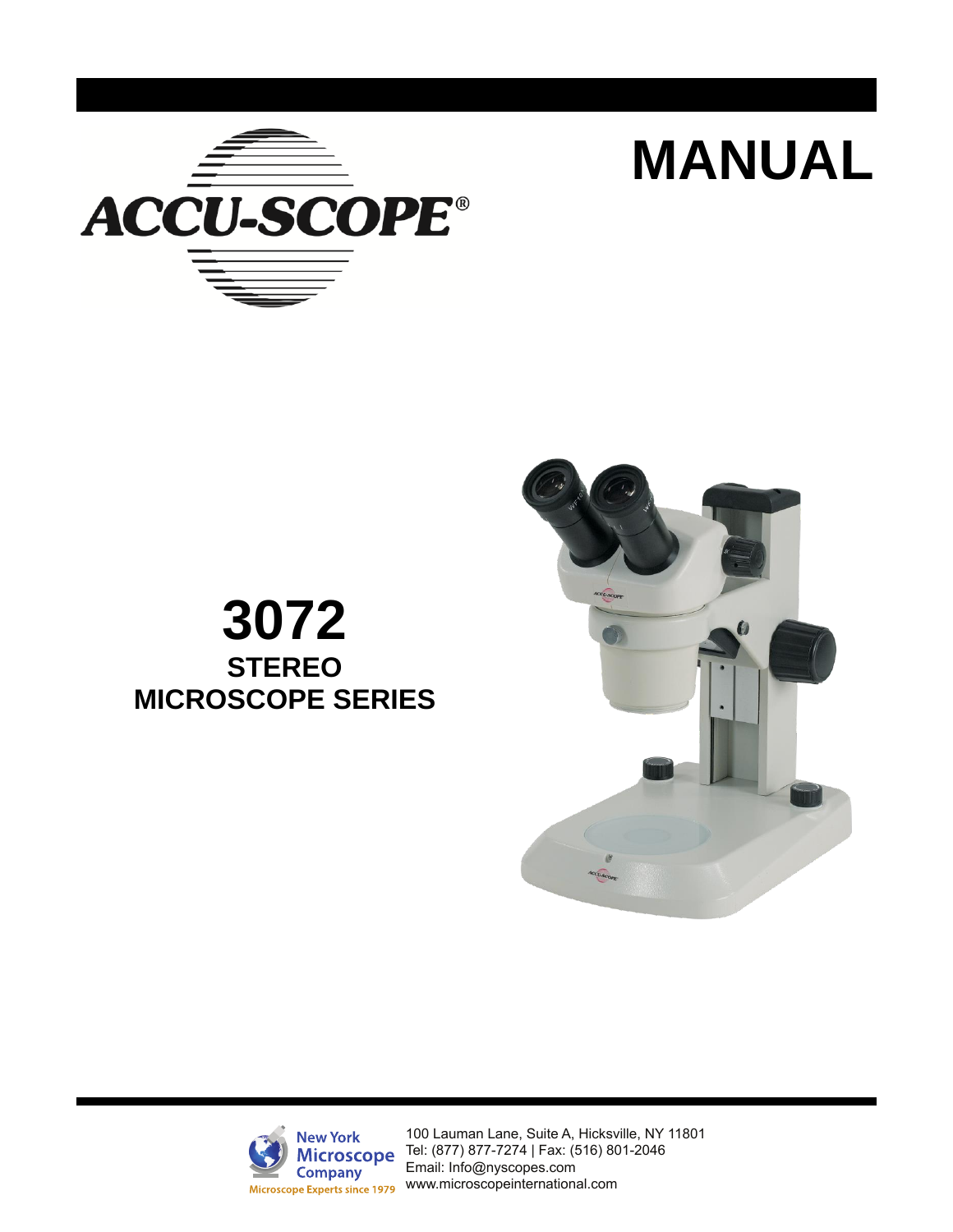## **CONTENTS**

| ADJUSMENT AND OPERATION |  |
|-------------------------|--|
|                         |  |
|                         |  |
|                         |  |
|                         |  |
|                         |  |
|                         |  |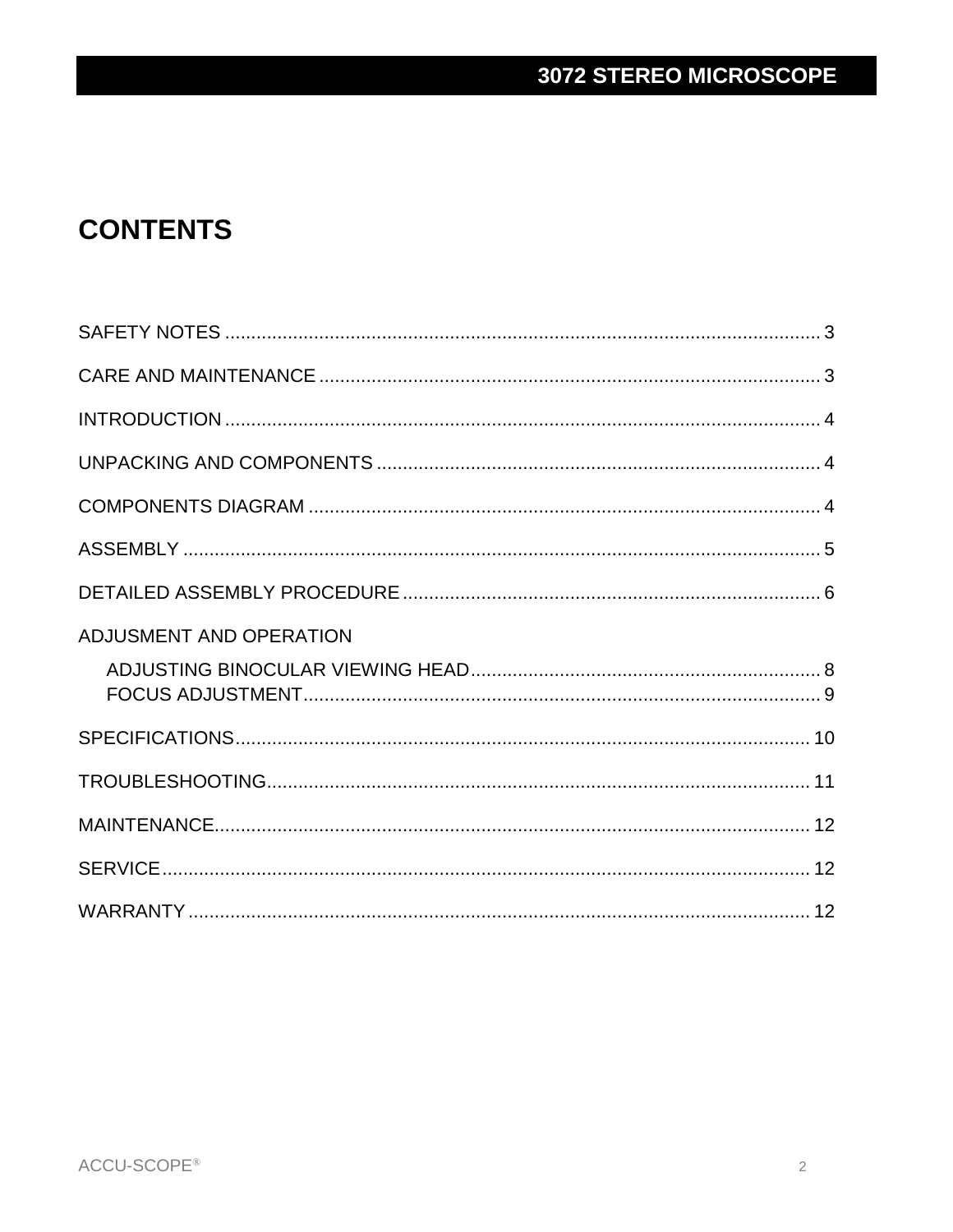# **SAFETY NOTES**

- 1. Open the shipping carton carefully to prevent any accessory, i.e. objectives or eyepieces, from dropping and being damaged.
- 2. Keep the instrument out of direct sunlight, high temperature or humidity, and dusty environments.
- 3. If any specimen solutions or other liquids splash onto the stage, objective or any other component, disconnect the power cord immediately and wipe up the spillage. Otherwise, the instrument may be damaged.



4. **LAMP REPLACEMENT -- CAUTION**: the glass housing of the lamp may be extremely hot. DO NOT attempt to change the lamp before it is completely cooled or without wearing adequate skin protection.

5. All electrical connectors (power cord) should be inserted into an electrical surge protector to prevent damage due to voltage fluctuations.



6. **FUSE REPLACEMENT** -- For safety when replacing the fuse (ONLY replace with the same size, type and rating of original fuse), be sure the main switch is in the off position, disconnect the power cord from outlet, and replace the fuse. Reconnect the power cord and turn unit on.

7. Confirm that the input voltage indicated on your microscope corresponds to your line voltage. The use of a different input voltage other than indicated will cause severe damage to the microscope. NOTE: Always plug the microscope power cord into a suitable grounded electrical outlet. A grounded 3-wire cord is provided.

## **CARE AND MAINTENANCE**

- 1. Do not attempt to disassemble any component including eyepieces, objectives or the focusing assembly.
- 2. Keep the instrument clean; remove dirt and debris regularly. Accumulated dirt on metal surfaces should be cleaned with a damp cloth. More persistent dirt should be removed using a mild soap solution. Do not use organic solvents for cleansing.
- 3. The outer surface of the optics should be inspected and cleaned periodically using an air bulb. If dirt remains on the optical surface, use a soft, lint free cloth or cotton swab dampened with a lens cleaning solution (available at camera stores). All optical lenses should be swabbed using a circular motion. A small amount of absorbent cotton wound on the end of a tapered stick makes a useful tool for cleaning recessed optical surfaces. Avoid using an excessive amount of solvents as this may cause problems with optical coatings or cemented optics or the flowing solvent may pick up grease making cleaning more difficult.
- 4. Store the instrument in a cool, dry environment. Cover the microscope with the dust cover when not in use.
- 5. ACCU-SCOPE® microscopes are precision instruments which require periodic servicing to maintain proper performance and to compensate for normal wear. A regular schedule of preventative maintenance by qualified service personnel is highly recommended. Your authorized ACCU-SCOPE® distributor can arrange for this service.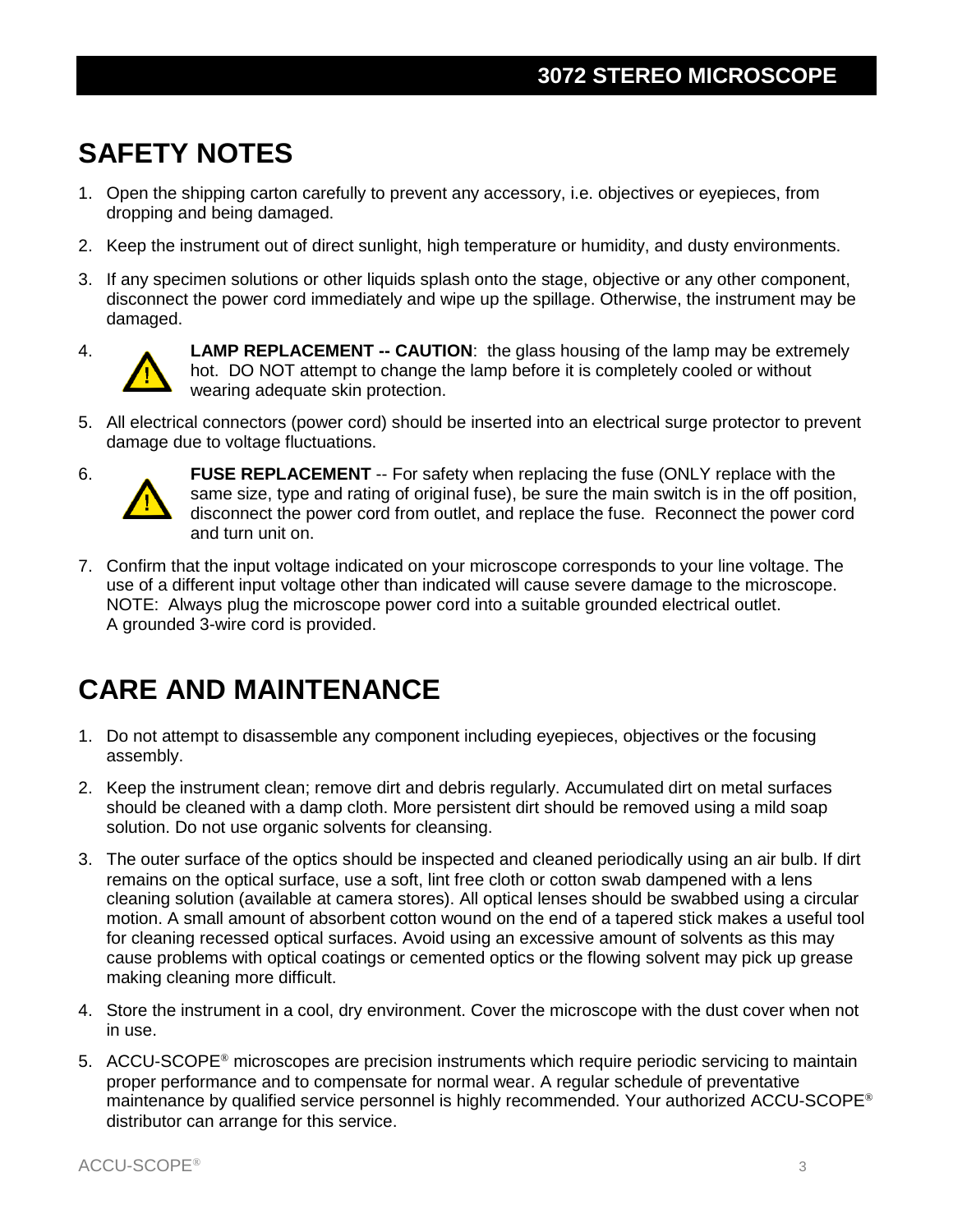## **INTRODUCTION**

Congratulations on the purchase of your new ACCU-SCOPE® microscope. ACCU-SCOPE® microscopes are engineered and manufactured to the highest quality standards. Your microscope will last a lifetime if used and maintained properly. ACCU-SCOPE® microscopes are carefully assembled, inspected and tested by our staff of trained technicians in our New York facility. Careful quality control procedures ensure each microscope is of the highest quality prior to shipment.

# **UNPACKING AND COMPONENTS**

Your microscope arrived packed in a molded shipping carton. *Do not discard the carton***:** the shipping carton should be retained for reshipment of your microscope if needed. Avoid placing the microscope in dusty surroundings or in high temperature or humid areas as mold and mildew can form. Carefully remove the microscope from the shipping carton and place the microscope on a flat, vibration-free surface.

## **COMPONENTS DIAGRAM**



**NOTE:** Stand ordered may not be as pictured above.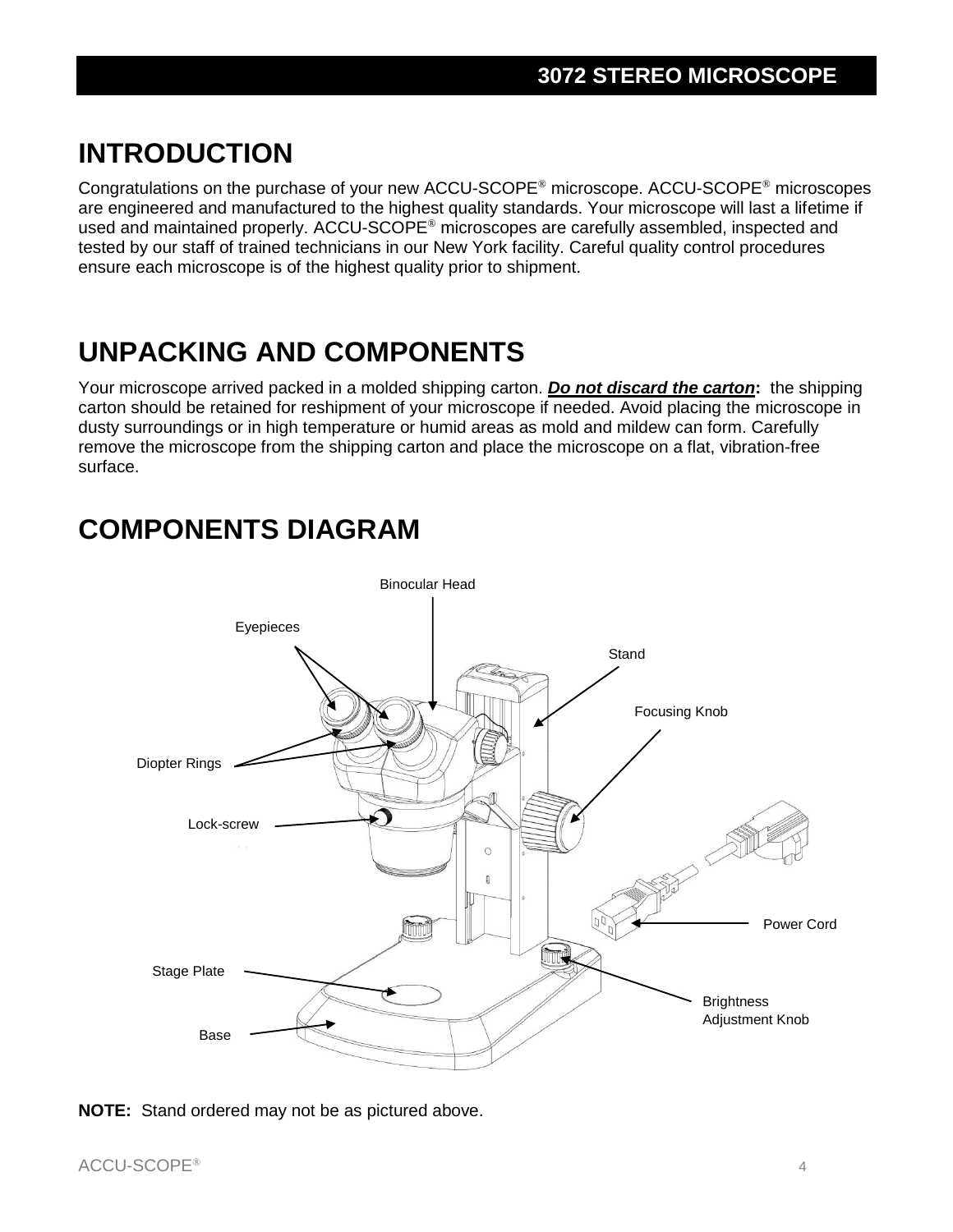## **ASSEMBLY**

The diagram below shows how to assemble the various modules. The numbers indicate the order of assembly.

When assembling the microscope, make sure that all parts are free of dust and dirt, and avoid scratching any parts or touching glass surfaces.

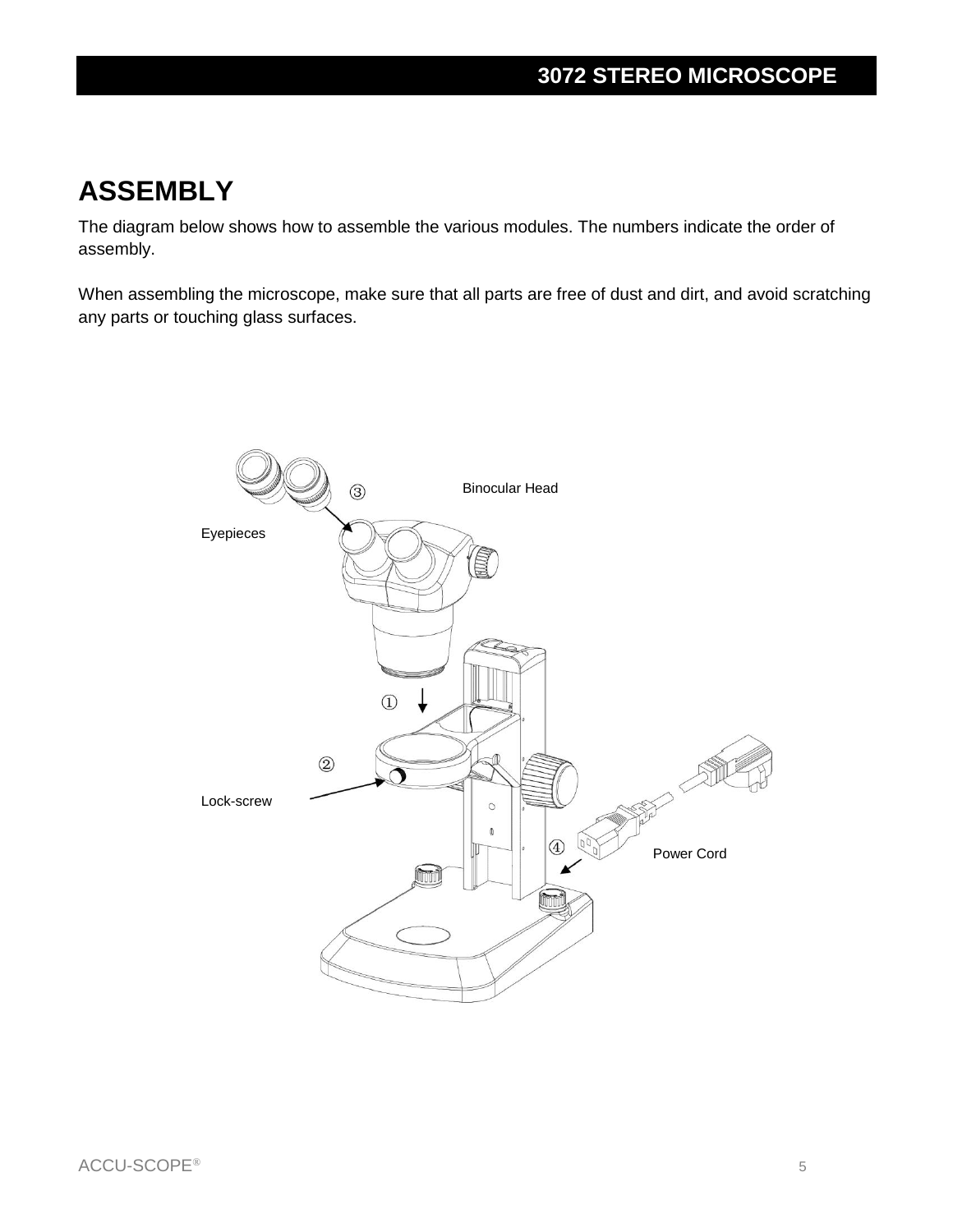# **DETAILED ASSEMBLY PROCEDURE**



**Fig. 1**

### **Mounting the Binocular/Trinocular Head (Fig.1)**

Loosen the clamping knob ③ on the focus mount ④ and insert the viewing head ② into the bracket of the focus mount, then tighten the lock screw **③**.

### **Mounting the Eyepieces (Fig.1, Fig.2, Fig.3)**

Remove the eyepiece dust caps ① (Fig. 1) and gently insert the two adjustable eyepieces ⑤ (Fig. 2) into the eyepiece sleeves until they stop, as shown in Fig.3. Using the 1.5mm allen key, tighten the allen screws on the eyetubes to lock the eyepieces into the tubes.



**Fig. 2**



**Fig. 3**

## **IMPORTANT ENVIRONMENT REQUIREMENTS**

- 1 Ambient temperature: 5°C to 40°C (41°F to  $104^{\circ}$ F), Maximum R.H: 85%.
- 2 High temperature will result in moisture and mildew and could damage instrument.
- 3 Avoid placing the instrument in a dusty environment. When not in use, cover the microscope with the dust cover.
- 4 Keep the microscope on a flat and stable surface.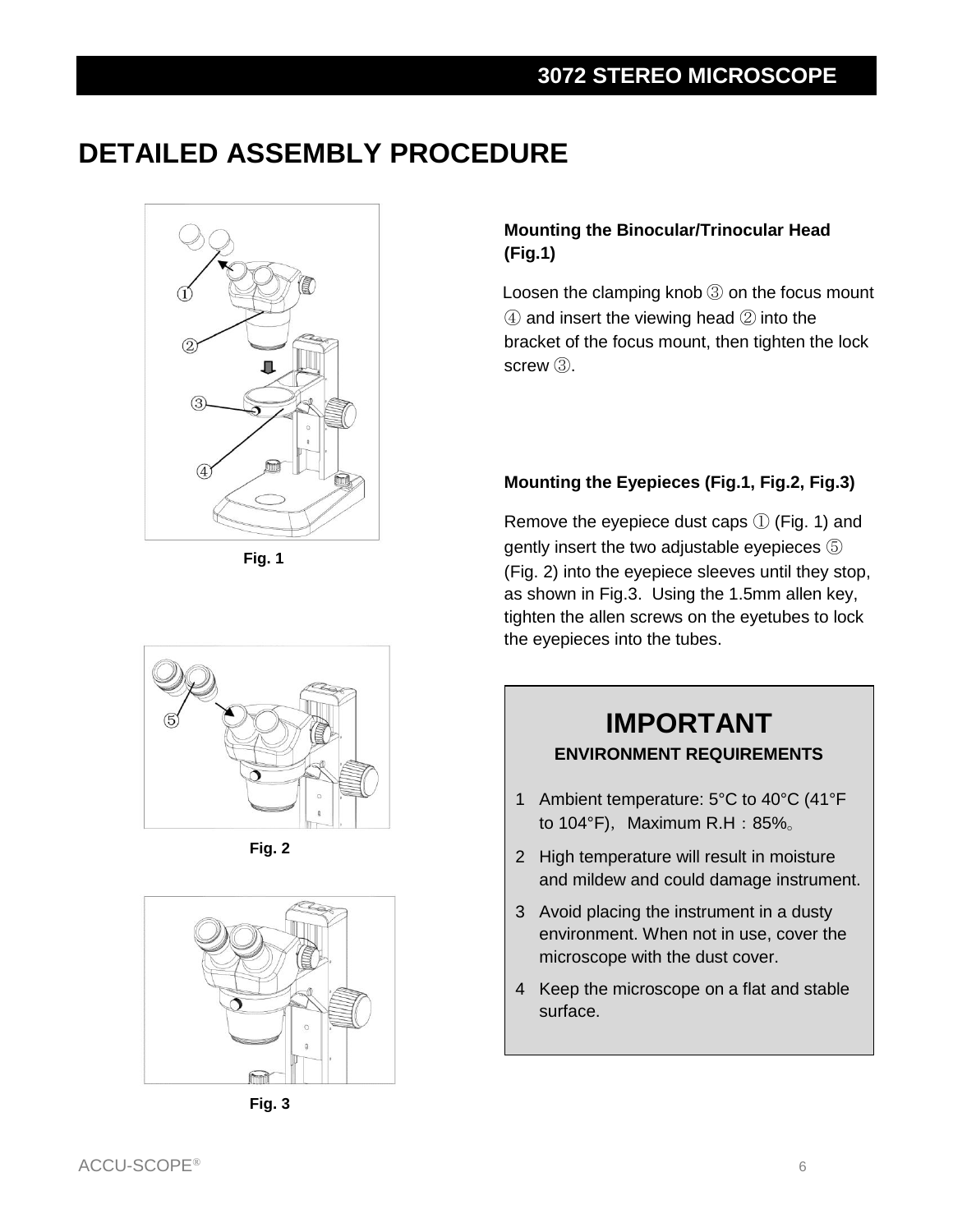

**Fig. 4**





ro

## **For Microscopes Purchased With Illuminated Stands**

### **VOLTAGE CHECK**

Confirm that the input voltage indicated on the rear label of the microscope corresponds to your line voltage. The use of a different input voltage than indicated will cause severe damage to your microscope.

### **Connecting the Power Cord (Fig.4)**

Rotate the left and right brightness adjusting switches ① clockwise until it stops (the off position) before connecting the power cord ②.

Insert the power plug ② into the power jack of the microscope; make sure the connection is snug.

Plug the power cord ② into the power supply receptacle.

Adjustable illumination for both top and bottom.

Input Rating:  $100V \sim 240V$ .

Optional trinocular head is available for camera or imaging accessories.

### **Video/Photography Accessories Assembly**

Thread the C-mount video adapter ④ onto the camera ⑤ and insert into the trinocular port. Secure with lock screw. ⑥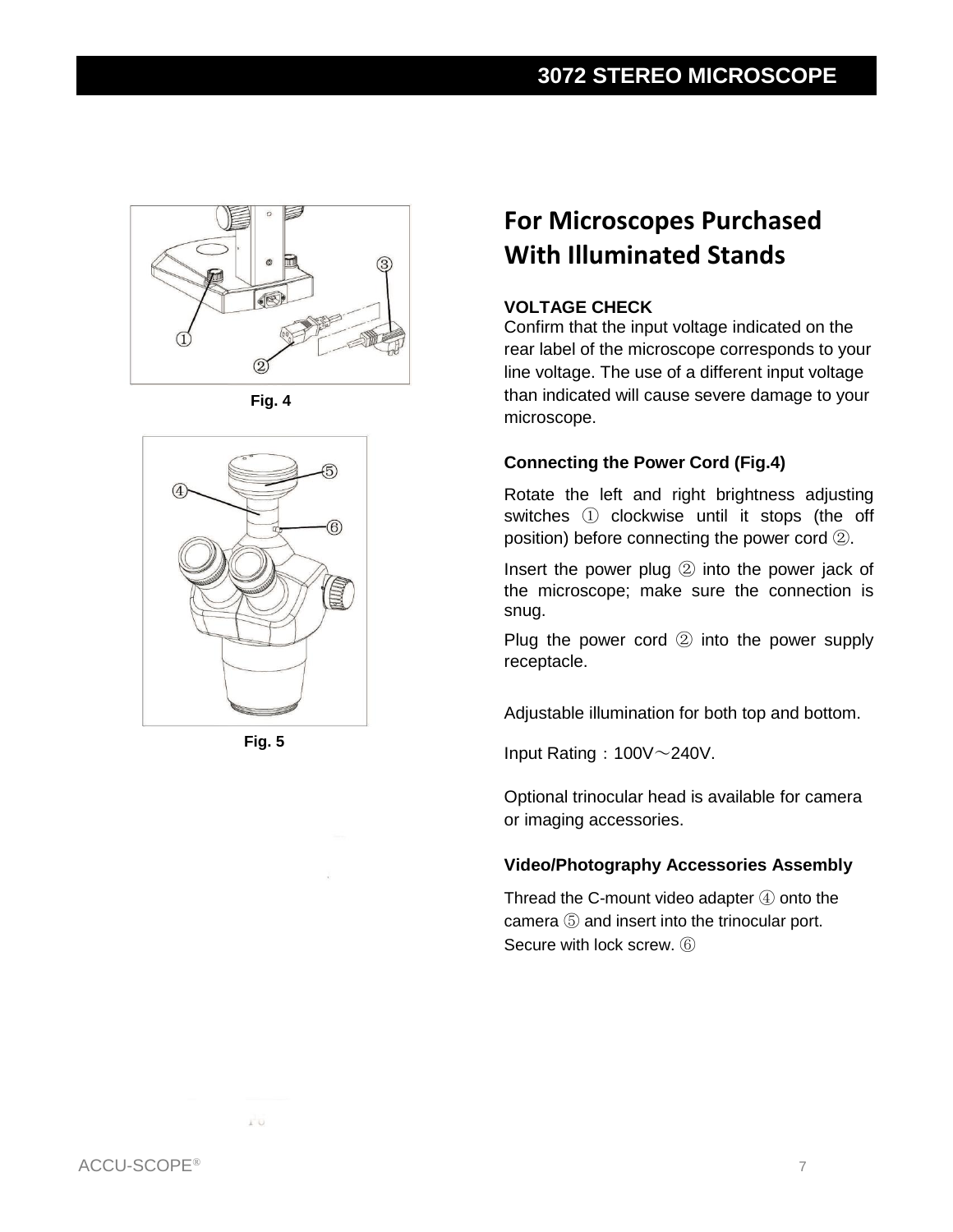# **ADJUSTMENT AND OPERATION**

### **Adjusting Binocular Viewing Head**



**Fig. 6**



**Fig. 7**

### **Adjusting Interpupillary Distance (Fig.6)**

Different users have different interpupillary distances (this distance is between the centers of pupils of each eye). When operators of the microscope change, it will be necessary to adjust interpupillary distance.

While looking through the eyepieces, hold the left and right eyepiece tubes of the binocular assembly ① and adjust the eyepiece tubes by opening or closing them until the left and right fields of view coincide completely and you are able to see a complete circle.

### **Adjusting Diopter Ring (Fig.7)**

Set the diopter rings of both eyepieces to "0" (zero) position. (Do this when users change, because different users will have different diopter settings.)

Place an easy-to-observe specimen on the stage plate, i.e., a coin.

Rotate the zoom knob ③ to the highest magnification, then turn the focusing knob  $\bigoplus$  to focus the specimen.

Rotate the zoom knob ③ to the lowest magnification, looking only into the left eyepiece, adjust the diopter ring on left eyepiece to focus the specimen. Then repeat procedure for the right eyepiece.

**NOTE:** The working distance of the microscope is 97mm (the distance between the microscope objective to the top of the specimen), the binocular head bracket ⑤ can be mounted onto higher or lower positions according to your needs by removing the clamping bolt with the Allen wrench provided.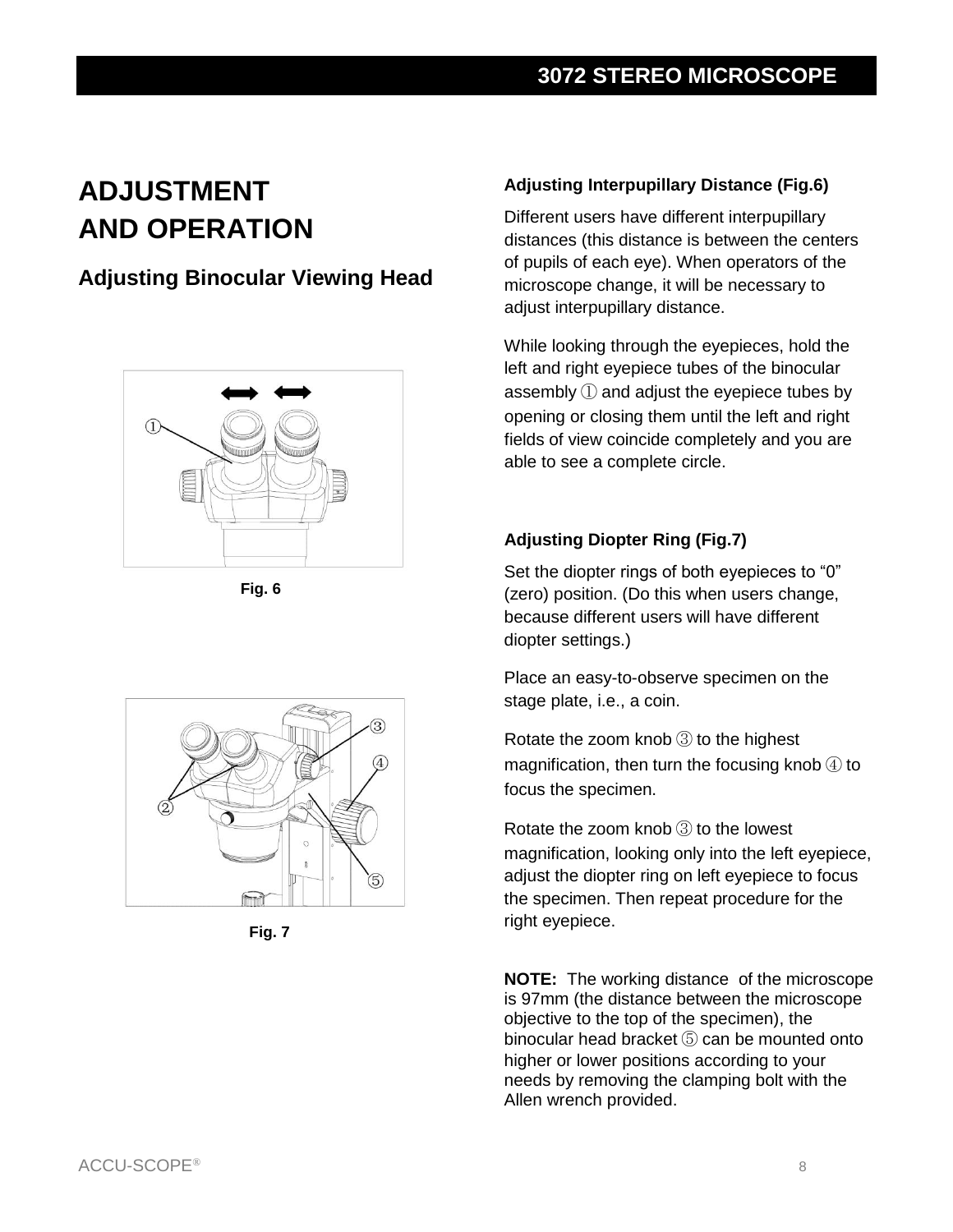### **Focus Adjustment**



**Fig. 8**

### **Adjusting the Rotation Tension of the Focus Adjustment Knob (Fig.8, Fig.9)**

To adjust tension, hold both left and right focus adjustment knobs ① with both hands, hold the left knob (to prevent it from turning), and rotate the right knob clockwise to increase (tighten) or counterclockwise to decrease (loosen) the focus knob tension.

After tension adjustment has been completed, always rotate both adjustment knobs in the same direction.

### **Changing the Magnification**

The zooming knobs located on both sides of the zooming body will change the magnification of the specimen image.

Total Magnification = Magnification of microscope body x magnification of eyepiece (i.e., 3x X 10=30x)

**NOTE:** *If using the optional auxiliary 0.5x objective, then the above magnification would be multiplied by auxiliary objective magnification. (i.e., auxiliary 0.5x X 30=15x)* 

### **FOR MICROSCOPES PURCHASED WITH ILLUMINATION**

Adjustable illumination for both LEDs (top and bottom).

Brightness adjustment: the right brightness adjustment knob ③ is used to adjust the bottom illumination, and the left brightness adjustment knob $\circled{4}$  is used to adjust the top illumination. Each knob has its own on/off. Rotate counterclockwise to increase the power and brightness. Rotating clockwise would decrease the brightness until the power is off.



**Fig. 9**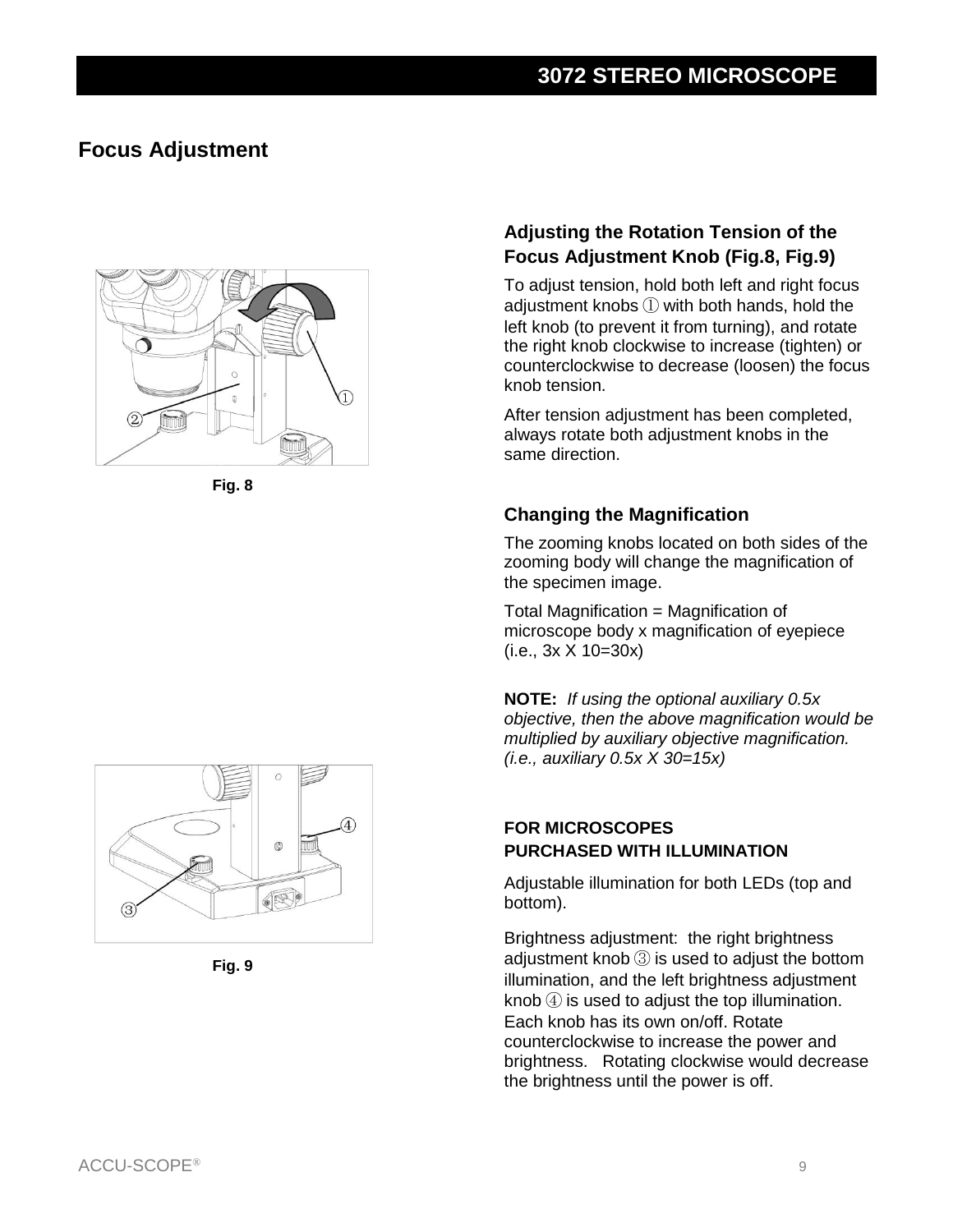## **3072 STEREO MICROSCOPE**

## **SPECIFICATIONS**

Objective magnification: 1x/2x, 2x/4x, 1x/3x

Viewing head: Inclined at 45 degrees, interpupillary distance range: 55~75mm

Working distance: 100mm

Illumination system: Adjustable illumination for both LEDs (top and bottom)

| <b>EYEPIECE</b>         |                            | <b>OBJECTIVE</b> |       |                |                |
|-------------------------|----------------------------|------------------|-------|----------------|----------------|
|                         |                            | 1X               | 2X    | 3X             | 4X             |
| 10X/20mm                | <b>Total Magnification</b> | 10X              | 20X   | 30X            | 40X            |
|                         | Visual Field (mm)          | 20               | 10    | 6.67           | 5              |
| 15X/16mm                | <b>Total Magnification</b> | 15X              | 30X   | 45X            | 60X            |
|                         | Visual Field (mm)          | 16               | 8     | 5.33           | $\overline{4}$ |
| 20X/12mm                | <b>Total Magnification</b> | 20X              | 40X   | 60X            | 80X            |
|                         | Visual Field (mm)          | 12               | 6     | $\overline{4}$ | 3              |
| <b>Working Distance</b> |                            | 100mm            | 100mm | 100mm          | 100mm          |

## **OPTICAL DATA**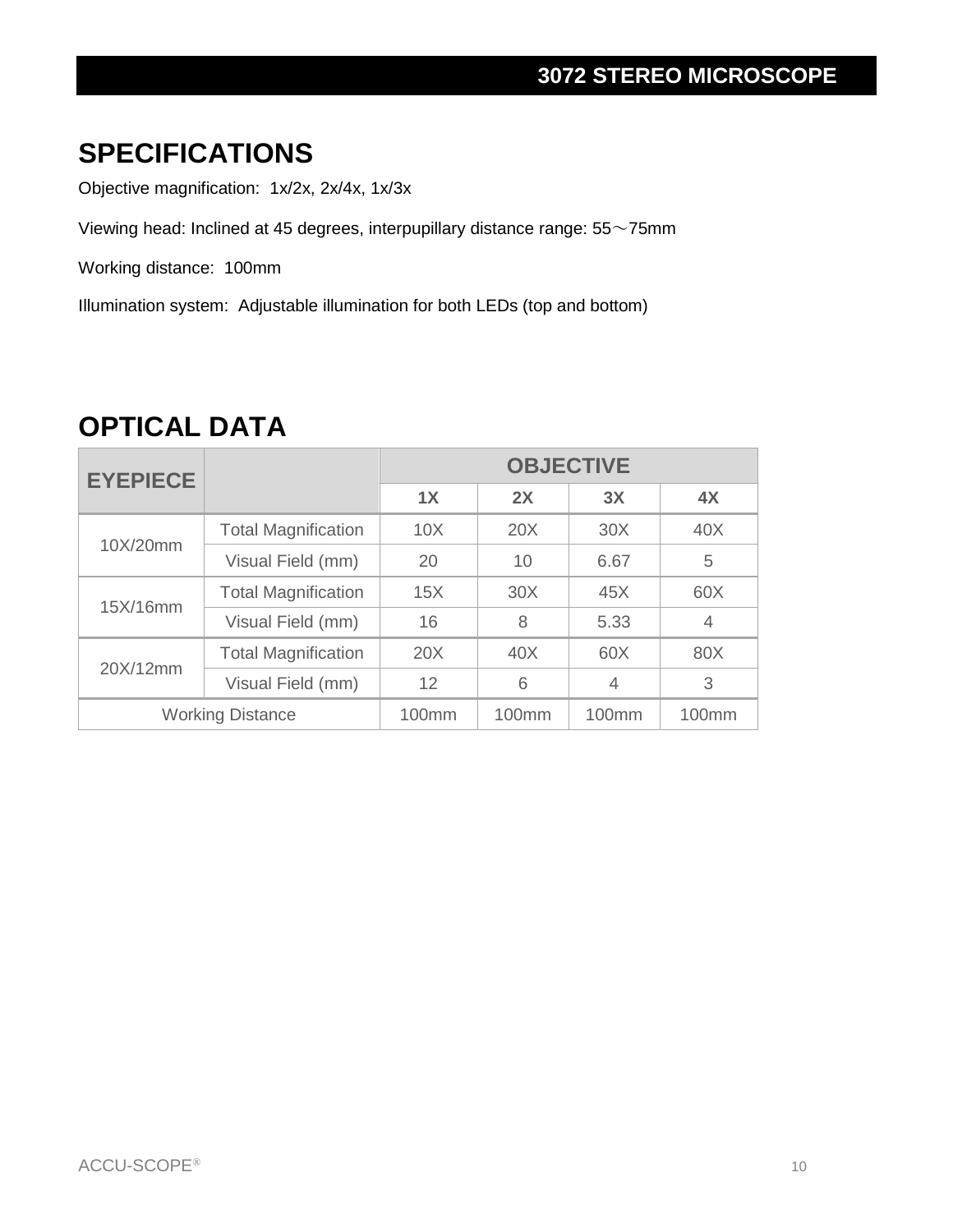# **TROUBLESHOOTING**

Under certain conditions, performance of this unit may be adversely affected by factors other than defects. If a problem occurs, please review the following list and take remedial action as needed. If you cannot solve the problem after checking the entire list, please contact your local dealer for assistance.

|    | <b>PROBLEM</b>                                                                  | <b>CAUSE</b>                                         | <b>SOLUTION</b>                                        | <b>PAGE</b>                         |  |
|----|---------------------------------------------------------------------------------|------------------------------------------------------|--------------------------------------------------------|-------------------------------------|--|
| 1. | Complete circle is not<br>visible                                               | Interpupillary distance<br>is not correctly adjusted | Adjust it correctly                                    | $8 - Fig. 6$                        |  |
|    |                                                                                 | Diopter adjustment is<br>incomplete                  | Complete diopter<br>adjustment                         |                                     |  |
| 2. | Dirt is visible in field of<br>view                                             | Dirt on specimen                                     | Clean specimen                                         | $3 - \text{Care } 8$<br>Maintenance |  |
|    |                                                                                 | Dirt on eyepiece                                     | Clean eyepiece                                         |                                     |  |
| 3  | The visibility of the<br>image is poor                                          | Dust on objective front<br>lens                      | Clean lens surface                                     | $3 - \text{Care } 8$<br>Maintenance |  |
| 4. | Specimen image blurs<br>when magnification is                                   | Diopter ring is not<br>correctly adjusted            | Adjust it correctly                                    | $8 - Fig. 7$                        |  |
|    | changed                                                                         | Not in complete focus<br>on specimen                 | Focus specimen<br>correctly at a high<br>magnification |                                     |  |
| 5. | Coarse focus<br>adjustment knobs<br>rotate with too much<br>resistance          | Tension adjustment is<br>too tight                   | $9 - Fig 8$<br>Loosen it properly                      |                                     |  |
| 6. | Microscope body<br>drops or specimen<br>goes out of focus<br>during observation | Tension adjustment<br>ring is too loose              | Tighten it properly                                    | $9 - Fig 8$                         |  |